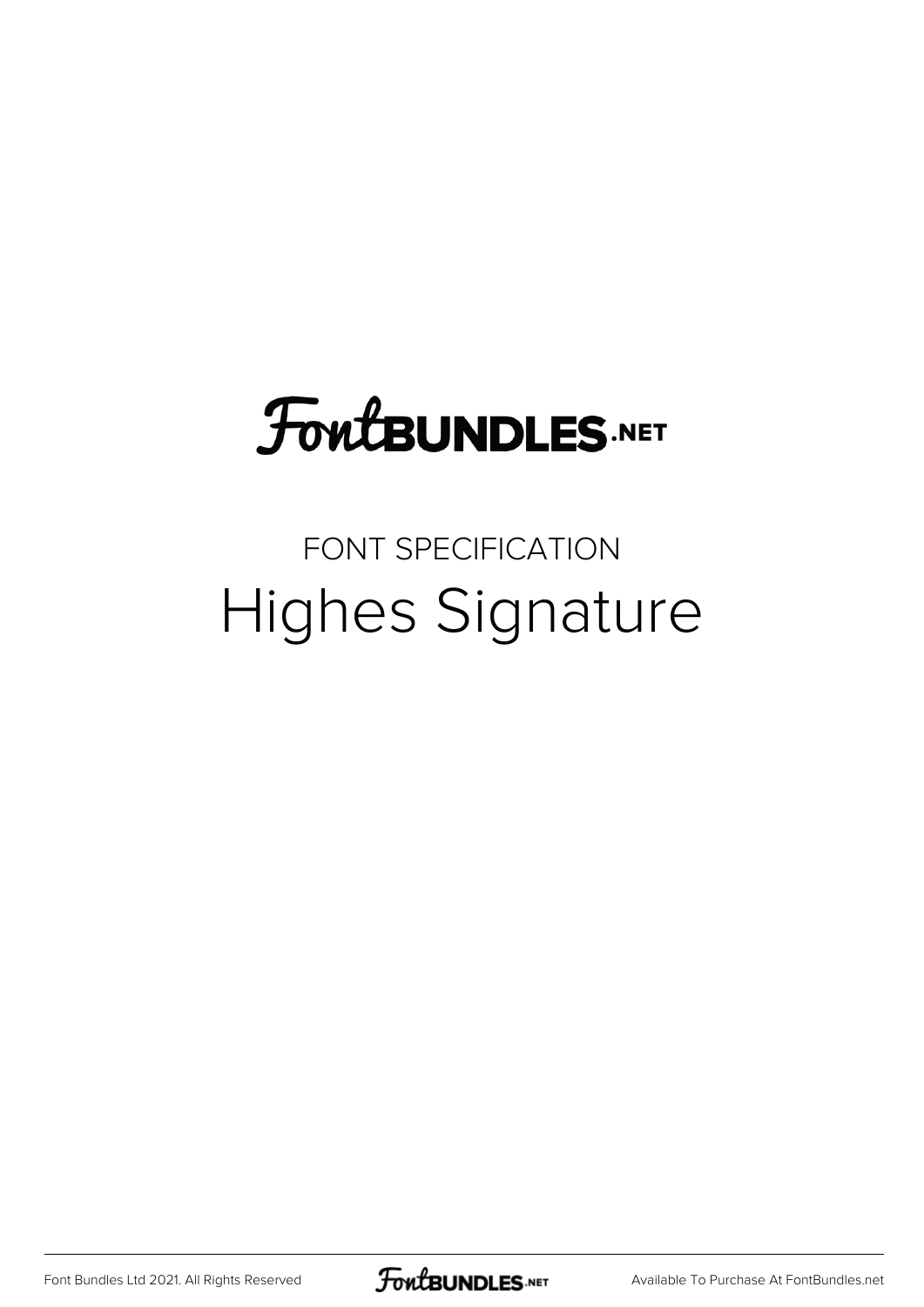## Highes Signature - Regular

**Uppercase Characters** 

 $\mathcal{A} \mathcal{B} \mathcal{C} \mathcal{D} \mathcal{E} \mathcal{A} \mathcal{G} \mathcal{H} \mathcal{U} \mathcal{J}$ KLMMDDQRSTIN VWKWZ

Lowercase Characters

abcdefghijklmnoparsturweg

 $\chi$ 

**Numbers** 

 $0123456789$ 

**Punctuation and Symbols** 

! " # \$ % \$ ' ( ) \* + , - . : ;  $c = 5$  ?  $( \ )$   $( \ )$   $( \ )$   $( \ )$   $( \ )$   $( \ )$   $( \ )$  $f$   $x$   $\neq$   $s$   $^{\circ}$   $\circ$   $^{\circ}$   $\circ$   $^{\circ}$   $\circ$   $^{\circ}$   $\circ$   $^{\circ}$   $\circ$   $^{\circ}$   $^{\circ}$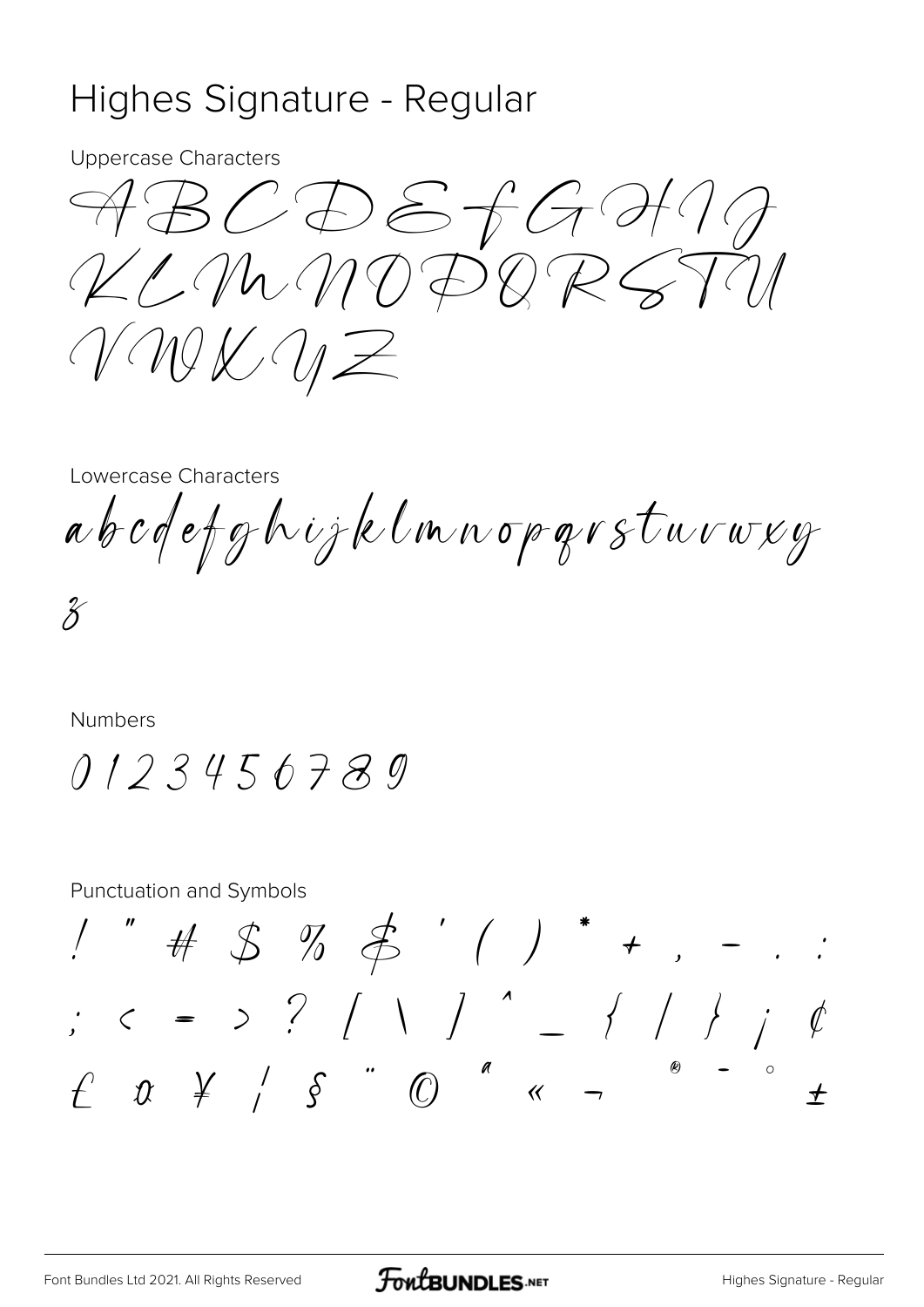2 3 1  $\pi$  1 0  $\pi$  1/4  $\frac{1}{2}$  3/4

All Other Glyphs

 $\overrightarrow{A}$   $\overrightarrow{A}$   $\overrightarrow{A}$   $\overrightarrow{A}$   $\overrightarrow{A}$   $\overrightarrow{C}$   $\overrightarrow{S}$ 

 $\hat{\epsilon}\hat{\epsilon}\hat{\epsilon}\hat{\epsilon}\hat{\eta}$  and  $\hat{\eta}\hat{\tau}$ 

 $\vec{v}$   $\vec{v}$   $\vec{v}$   $\vec{v}$   $\sim$   $\vec{v}$   $\vec{v}$   $\vec{v}$ 

 $\hat{U} \hat{U} \hat{U} \hat{U} \hat{D}$   $\hat{B}$   $\hat{a}$   $\hat{a}$   $\hat{a}$ 

## $\ddot{a}$   $\ddot{a}$   $\bf e$   $\dot{c}$   $\dot{e}$   $\dot{e}$   $\ddot{e}$   $\ddot{c}$   $\dot{c}$

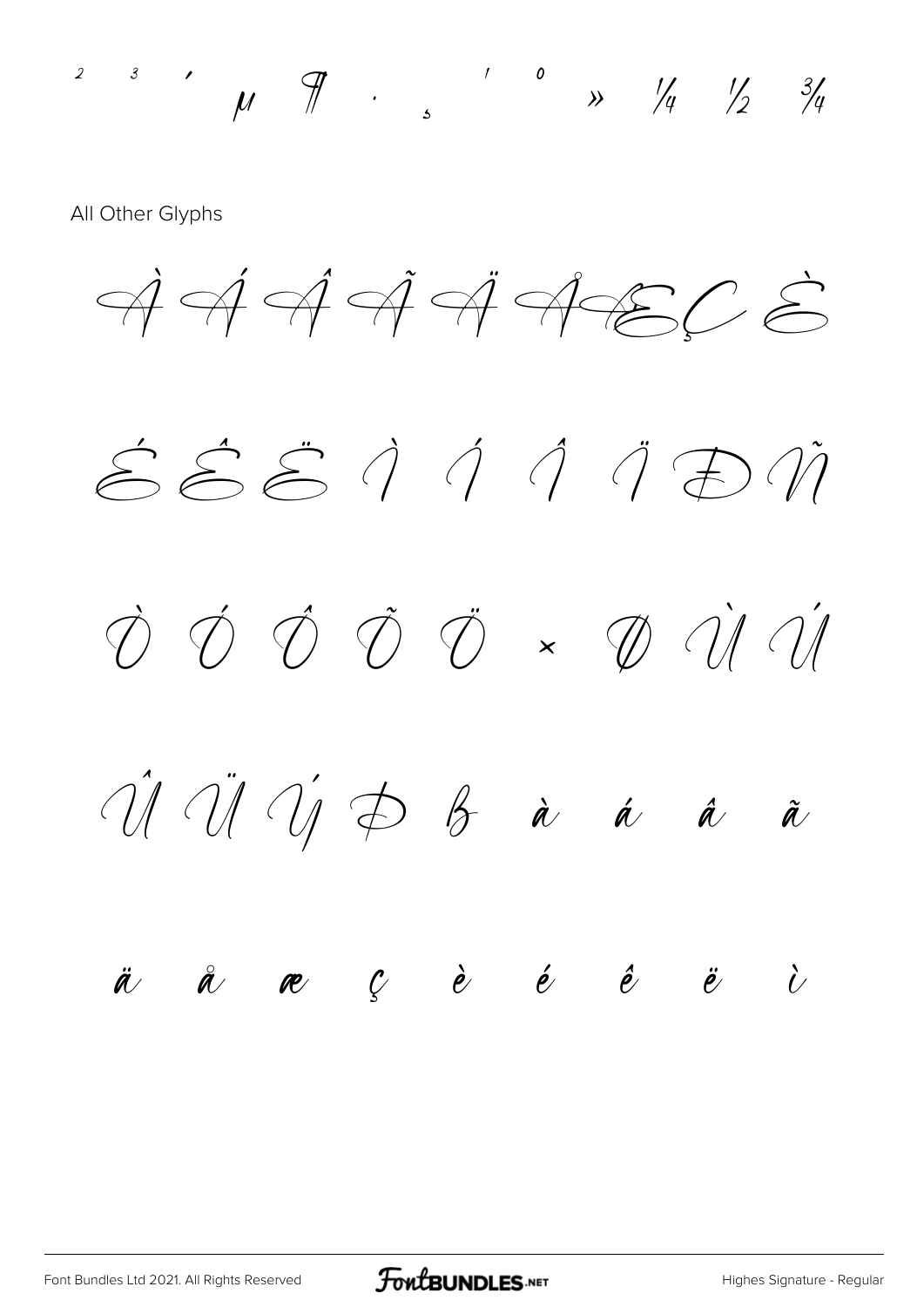$\begin{array}{ccccccccccccc}\n\hat{U} & \hat{U} & \hat{U} & \hat{O} & \hat{U} & \hat{O} & \hat{O} & \hat{O} & \hat{O} & \hat{O} & \hat{O} & \hat{O} & \hat{O} & \hat{O} & \hat{O} & \hat{O} & \hat{O} & \hat{O} & \hat{O} & \hat{O} & \hat{O} & \hat{O} & \hat{O} & \hat{O} & \hat{O} & \hat{O} & \hat{O} & \hat{O} & \hat{O} & \hat{O} & \hat{O} & \hat{O} & \hat{O} & \hat{O} & \hat{O}$  $\ddot{\sigma}$  $\div$   $\phi$  à á á å ä  $\acute{y}$  for  $\ddot{y}$   $\overrightarrow{A}$   $\overrightarrow{a}$   $\overrightarrow{a}$   $\overrightarrow{a}$   $\overrightarrow{c}$   $\overrightarrow{c}$  $\acute{C}$  i  $\acute{D}$  if  $\acute{E}$  i  $\acute{E}$  i  $\mathcal{E}$  e  $\mathcal{E}$  é  $\mathcal{G}$  j  $\mathcal{I}$  i  $\mathcal{I}$  $u$  l l  $\acute{\mathcal{U}}$  in  $\acute{\mathcal{U}}$  in  $\acute{\mathcal{O}}$  $\bar{\sigma}$ 

FoutBUNDLES.NET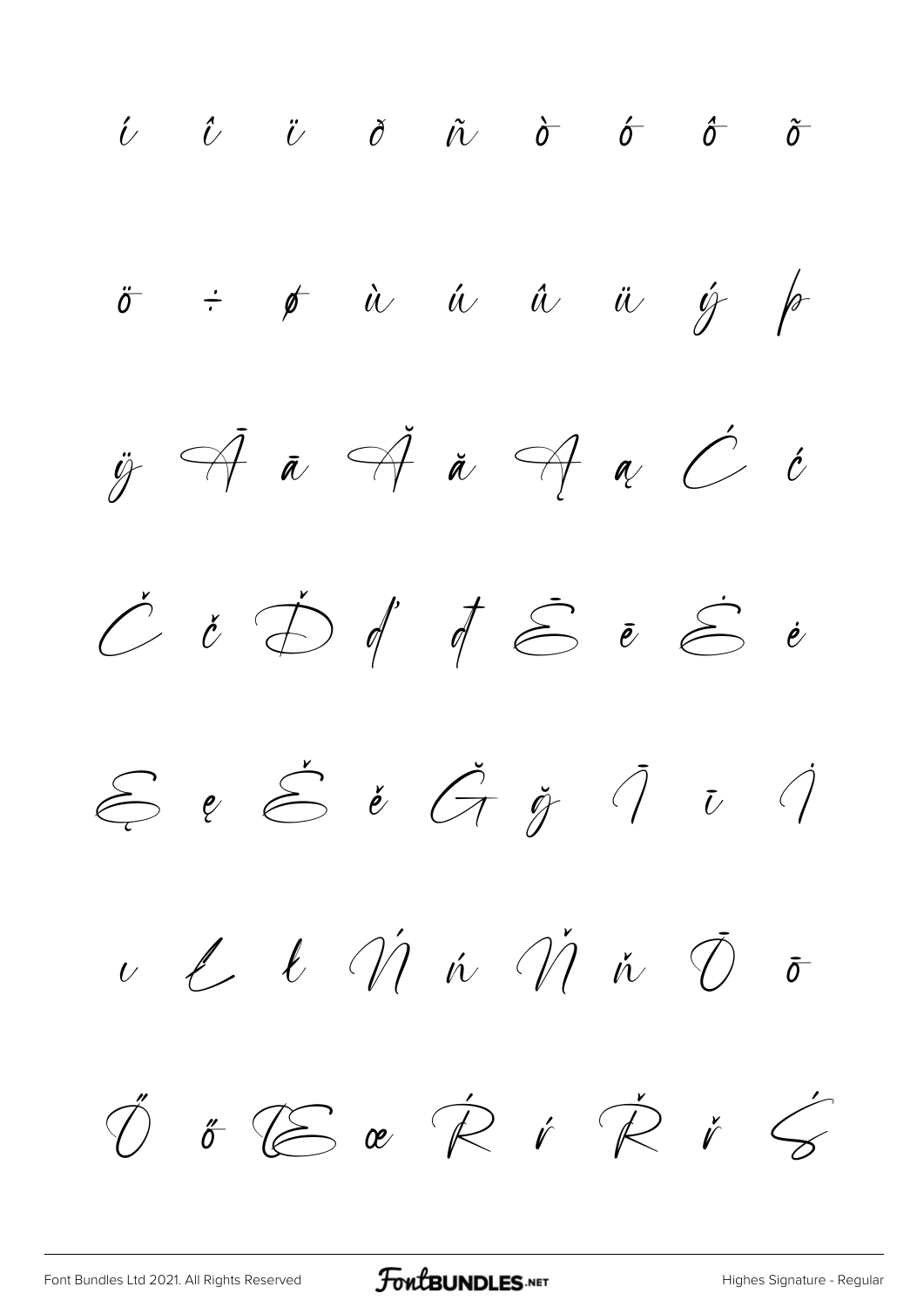$\acute{s}$   $\zeta$   $\acute{s}$   $\acute{d}$   $\acute{d}$   $\ddot{u}$   $\acute{d}$   $\mathring{u}$  $\Huge \begin{array}{c} \Huge \text{if} \begin{array}{c} \text{if} \begin{array}{c} \text{if} \begin{array}{c} \text{if} \end{array} \end{array} \end{array} \begin{array}{c} \text{if} \begin{array}{c} \text{if} \begin{array}{c} \text{if} \begin{array}{c} \text{if} \end{array} \end{array} \end{array} \begin{array}{c} \text{if} \begin{array}{c} \text{if} \begin{array}{c} \text{if} \begin{array}{c} \text{if} \begin{array}{c} \text{if} \end{array} \end{array} \end{array} \begin{array}{c} \text{if} \$  $\sum_{i=1}^{n}$   $\sum_{i=1}^{n}$   $\sum_{i=1}^{n}$   $\sum_{i=1}^{n}$   $\sum_{i=1}^{n}$   $\sum_{i=1}^{n}$   $\sum_{i=1}^{n}$   $\sum_{i=1}^{n}$   $\sum_{i=1}^{n}$  $\cdots$   $\longleftrightarrow$  /  $\in$   $\mathbb{R}$   $\rightarrow$  /  $\cdot$  $\begin{array}{ccc} \sim & \le & \ge & \mathit{a}\mathit{f} \quad \mathit{a}\mathit{f} \quad \mathit{a}\mathit{f} \quad \mathit{a}\mathit{f} \quad \mathit{a}\mathit{f} \quad \mathit{a}\mathit{f} \quad \mathit{a}\mathit{f} \quad \mathit{f} \end{array}$  $\infty$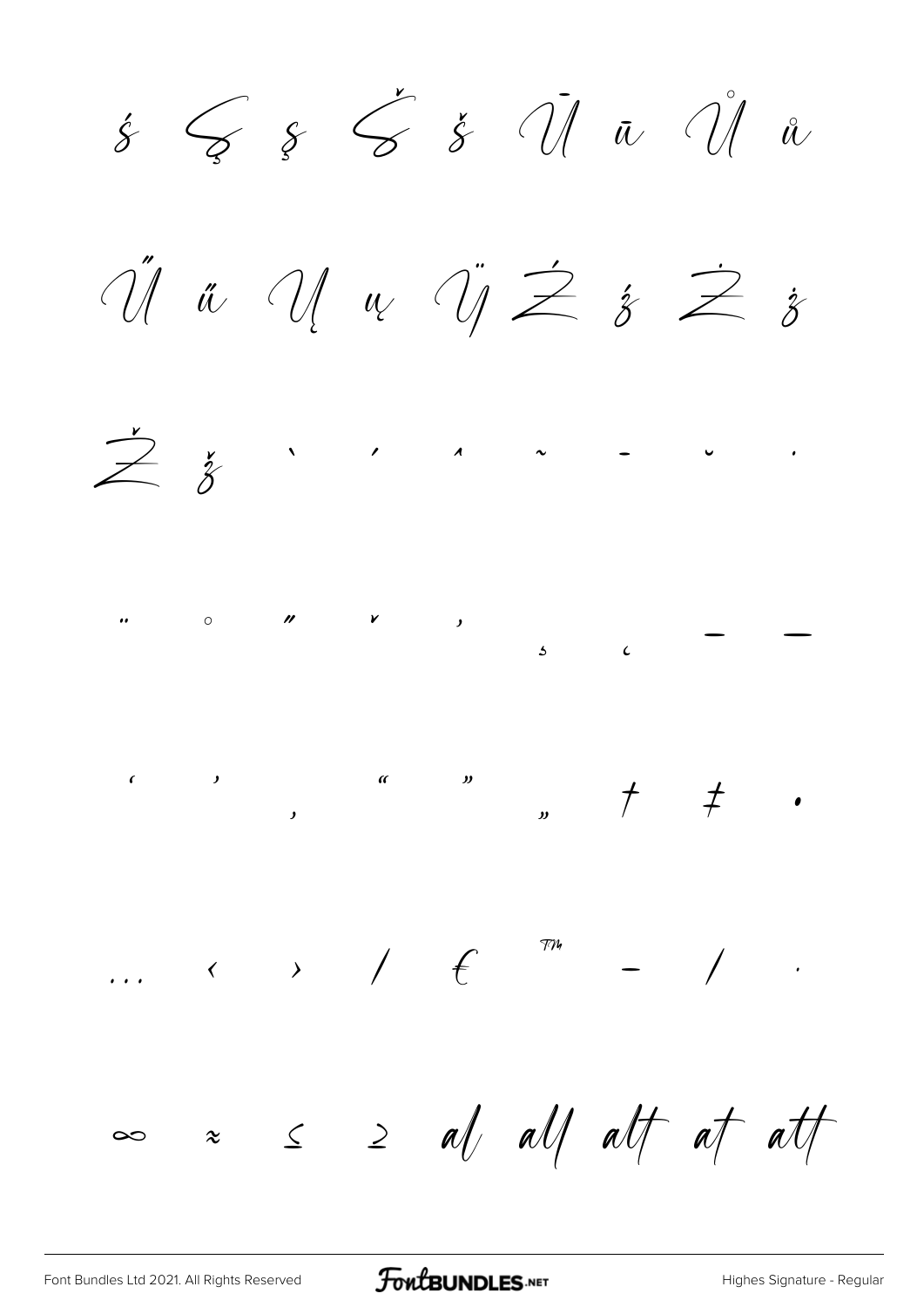bb  $d$   $d$   $d$   $e$   $d$   $f$   $d$   $d$   $e$   $d$ ett et ett ft gl gl il ill ilt it itt 11 mm nn nt oo of oft de d d1 dt om on ont of ott ook ool oot pp ss of stt tt ul ulf ut ut utf et gl glf glt lt gh are are art by  $\partial v$  or  $\partial t$  or  $\partial v$